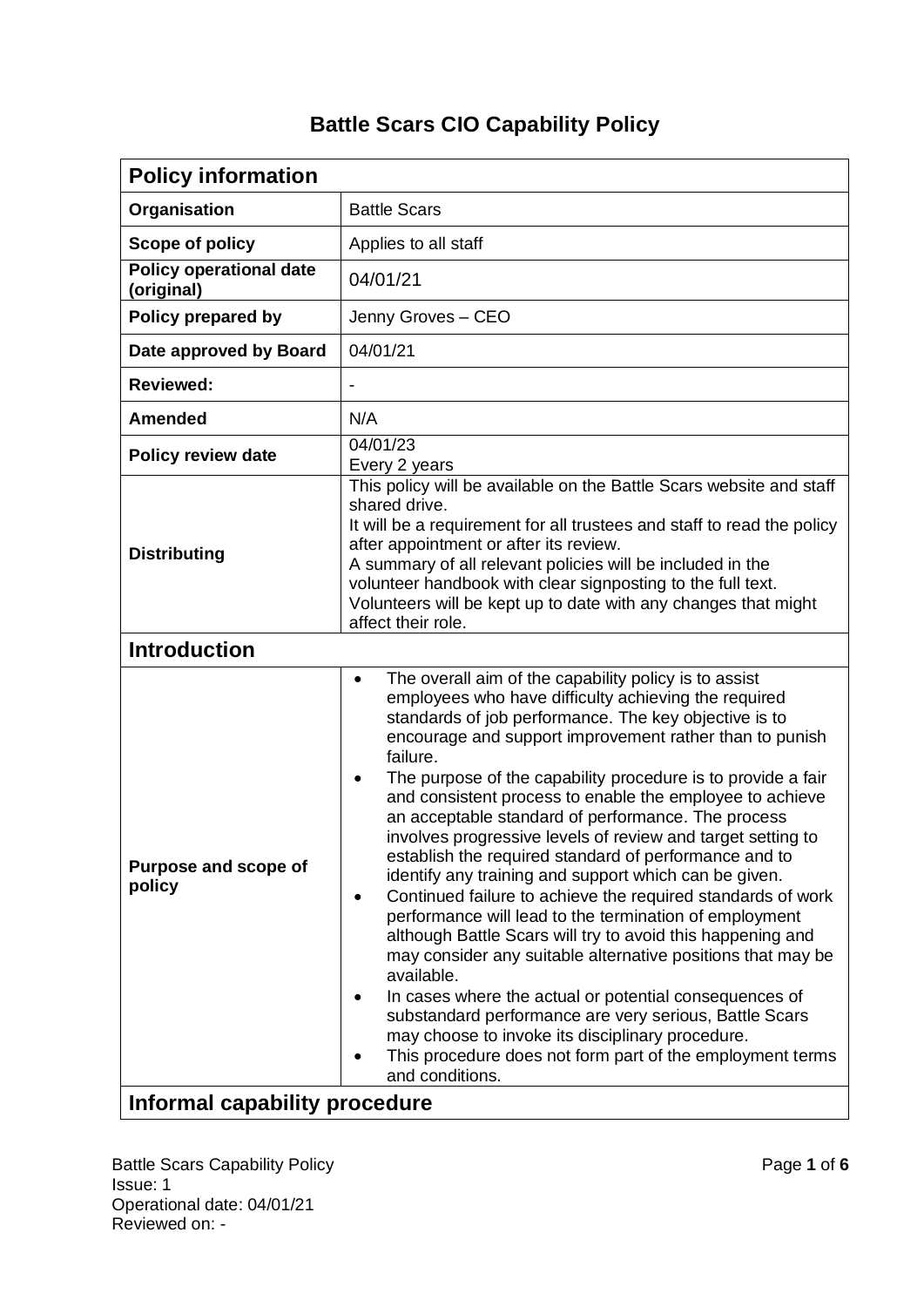| <b>Informal discussion</b>         | If the employee's performance is causing concern, the<br>$\bullet$<br>employee's manager will normally have an informal<br>discussion with you with the aim to ensure that the<br>employee is aware of their manager's concerns regarding<br>performance and to discuss ways of trying to resolve the<br>problem without the necessity for the formal procedure.<br>Such informal discussions may occur during the<br>$\bullet$<br>performance appraisal process or at a separate meeting<br>held to discuss the standards expected.<br>The aim of the informal discussion is to make sure that you<br>$\bullet$<br>understand what is required and to identify any training and<br>development needs or personal circumstances which could<br>be contributing to the poor performance. Appropriate<br>solutions will be discussed with you and you will be given<br>targets and timescales for improvement.<br>Notes of what was discussed and what was agreed will be<br>$\bullet$<br>kept on the employee's personnel file.<br>If after one or more such discussions the employee fails to<br>$\bullet$<br>make a reasonable improvement to their performance, the<br>decision may be taken to progress the matter using the<br>formal capability procedure. |  |  |
|------------------------------------|-----------------------------------------------------------------------------------------------------------------------------------------------------------------------------------------------------------------------------------------------------------------------------------------------------------------------------------------------------------------------------------------------------------------------------------------------------------------------------------------------------------------------------------------------------------------------------------------------------------------------------------------------------------------------------------------------------------------------------------------------------------------------------------------------------------------------------------------------------------------------------------------------------------------------------------------------------------------------------------------------------------------------------------------------------------------------------------------------------------------------------------------------------------------------------------------------------------------------------------------------------------------|--|--|
| <b>Formal capability procedure</b> |                                                                                                                                                                                                                                                                                                                                                                                                                                                                                                                                                                                                                                                                                                                                                                                                                                                                                                                                                                                                                                                                                                                                                                                                                                                                 |  |  |
| When?                              | The formal capability procedure is appropriate when:<br>targets set during an informal discussion have not been met<br>targets set during an informal discussion have been met but<br>the level of improvement and performance has not been<br>sustained<br>there has been a significant failure in performance which<br>$\bullet$<br>warrants entry into the formal procedure without any<br>previous informal warning.                                                                                                                                                                                                                                                                                                                                                                                                                                                                                                                                                                                                                                                                                                                                                                                                                                        |  |  |
| <b>Which stage?</b>                | The formal procedure consists of 3 stages. Employees will<br>normally enter the formal procedure at Stage 1 although the<br>process can be entered into at any stage depending on the<br>seriousness of the poor performance.                                                                                                                                                                                                                                                                                                                                                                                                                                                                                                                                                                                                                                                                                                                                                                                                                                                                                                                                                                                                                                   |  |  |
| <b>Monitoring and review</b>       | Following a Stage 1 or Stage 2 meeting the employee's<br>performance will be monitored throughout the formal<br>procedure and review meetings will be held with the<br>employee after a reasonable period of time has been given<br>for them to demonstrate an improvement.<br>If the employee has reached an acceptable level of<br>$\bullet$<br>performance, the decision will normally be taken to remove<br>the employee from the formal capability procedure.<br>Alternately, Battle Scars may extend the review period<br>where there has been some improvement and the indication<br>is that the standards will be achieved in the very near<br>future.<br>If standards have not been achieved, the decision will be<br>taken to escalate the matter to the next stage of the formal<br>capability procedure.                                                                                                                                                                                                                                                                                                                                                                                                                                            |  |  |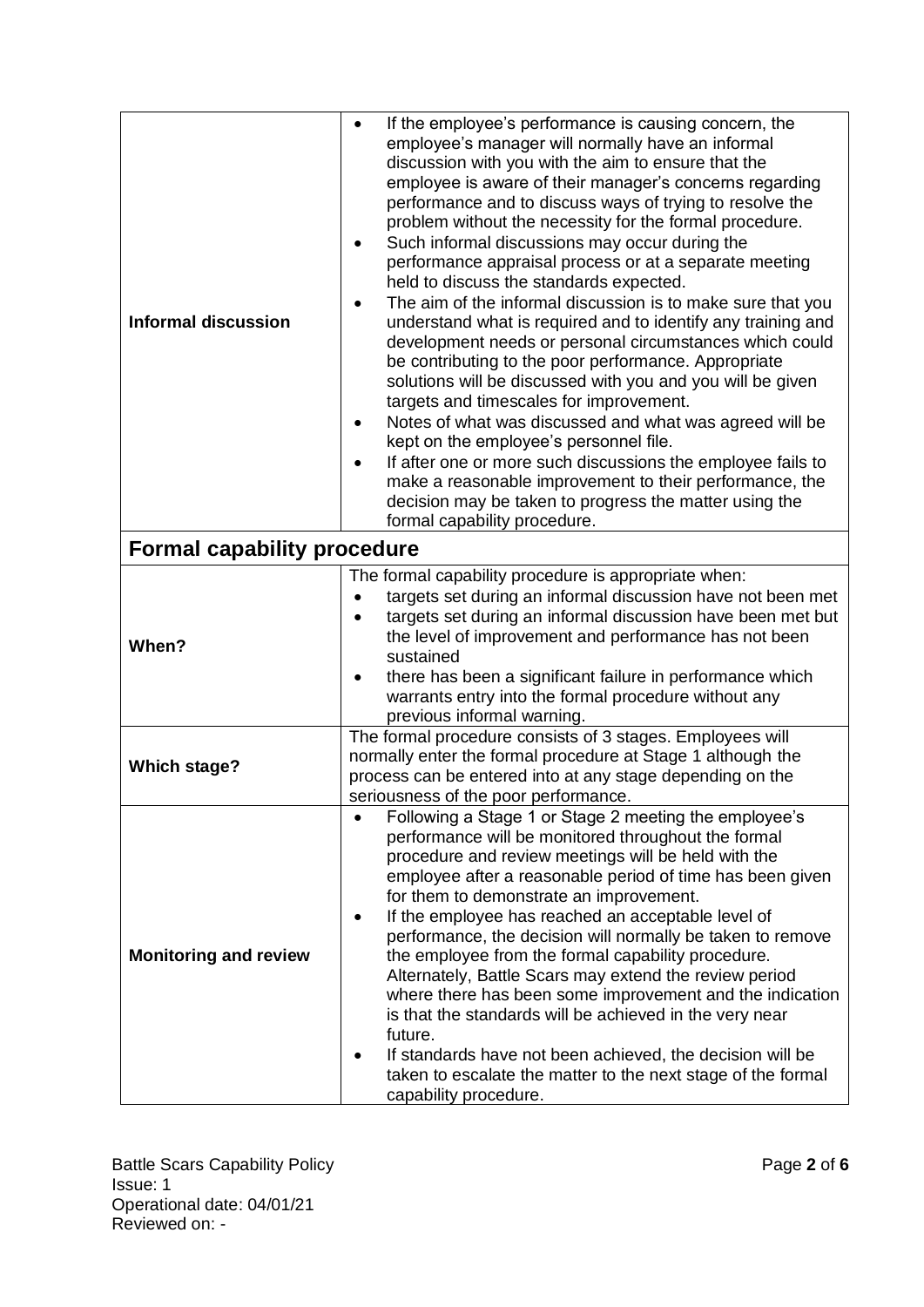| Stage 1 - First Formal<br><b>Warning</b>  | If it is considered that formal action is appropriate, the<br>$\bullet$<br>employee will be notified in writing of the nature of the<br>complaint against them. Such a complaint can only be<br>raised by management. They will be provided with details of<br>any supporting evidence which may be available and they<br>will be invited to attend a capability meeting. They will be<br>advised that disciplinary action may be taken as a result of<br>this meeting and of their statutory right to bring a<br>companion.<br>This meeting will be conducted by the CEO or the chair of<br>٠<br>the board of trustees (a note-taker may also be present).<br>At the meeting the employee's performance will be<br>$\bullet$<br>reviewed against the required standards and they will have<br>an opportunity to discuss any training needs or personal<br>circumstances which could be contributing to the poor<br>performance.<br>The employee will be issued with a First Formal Capability-<br>$\bullet$<br>related Warning and will be informed of the period for which<br>the warning will remain in place. The warning will confirm<br>the improvement that is expected and the timescales for<br>improvement. They will be notified of the consequences of a<br>continued failure to improve and of their right to appeal<br>against the warning.<br>A copy of the warning will be kept on the employee's<br>٠<br>personnel file. If their job performance has reached an<br>acceptable level after the specified period, the warning will<br>be disregarded for disciplinary purposes but will remain on |
|-------------------------------------------|-------------------------------------------------------------------------------------------------------------------------------------------------------------------------------------------------------------------------------------------------------------------------------------------------------------------------------------------------------------------------------------------------------------------------------------------------------------------------------------------------------------------------------------------------------------------------------------------------------------------------------------------------------------------------------------------------------------------------------------------------------------------------------------------------------------------------------------------------------------------------------------------------------------------------------------------------------------------------------------------------------------------------------------------------------------------------------------------------------------------------------------------------------------------------------------------------------------------------------------------------------------------------------------------------------------------------------------------------------------------------------------------------------------------------------------------------------------------------------------------------------------------------------------------------------------------------------------------------------------------|
| <b>Stage 2 - Final Written</b><br>Warning | the employee's personnel file.<br>If the breach of organisational standards is more serious, or<br>$\bullet$<br>there is still no improvement in the employee's job<br>performance, they will be notified in writing of the nature of<br>the complaint against them. Such a complaint can only be<br>raised by management. They will be provided with details of<br>any supporting evidence which may be available and they<br>will be invited to attend a capability meeting. They will be<br>advised that disciplinary action may be taken as a result of<br>this meeting and of their statutory right to bring a<br>companion.<br>This meeting will be conducted by the CEO or the chair of<br>$\bullet$<br>the board of trustees (a note-taker may also be present).<br>At the meeting the employee's performance will be<br>$\bullet$<br>reviewed against the required standards and the employee<br>will have an opportunity to discuss any training needs or<br>personal circumstances which could be contributing to the<br>poor performance.<br>The employee will be issued with a Final Written Capability-<br>٠<br>related Warning. This will include the reason for the<br>warning, giving details of how they employee should<br>improve and remind them that if there is no improvement<br>within the specified period, they may be dismissed.                                                                                                                                                                                                                                                      |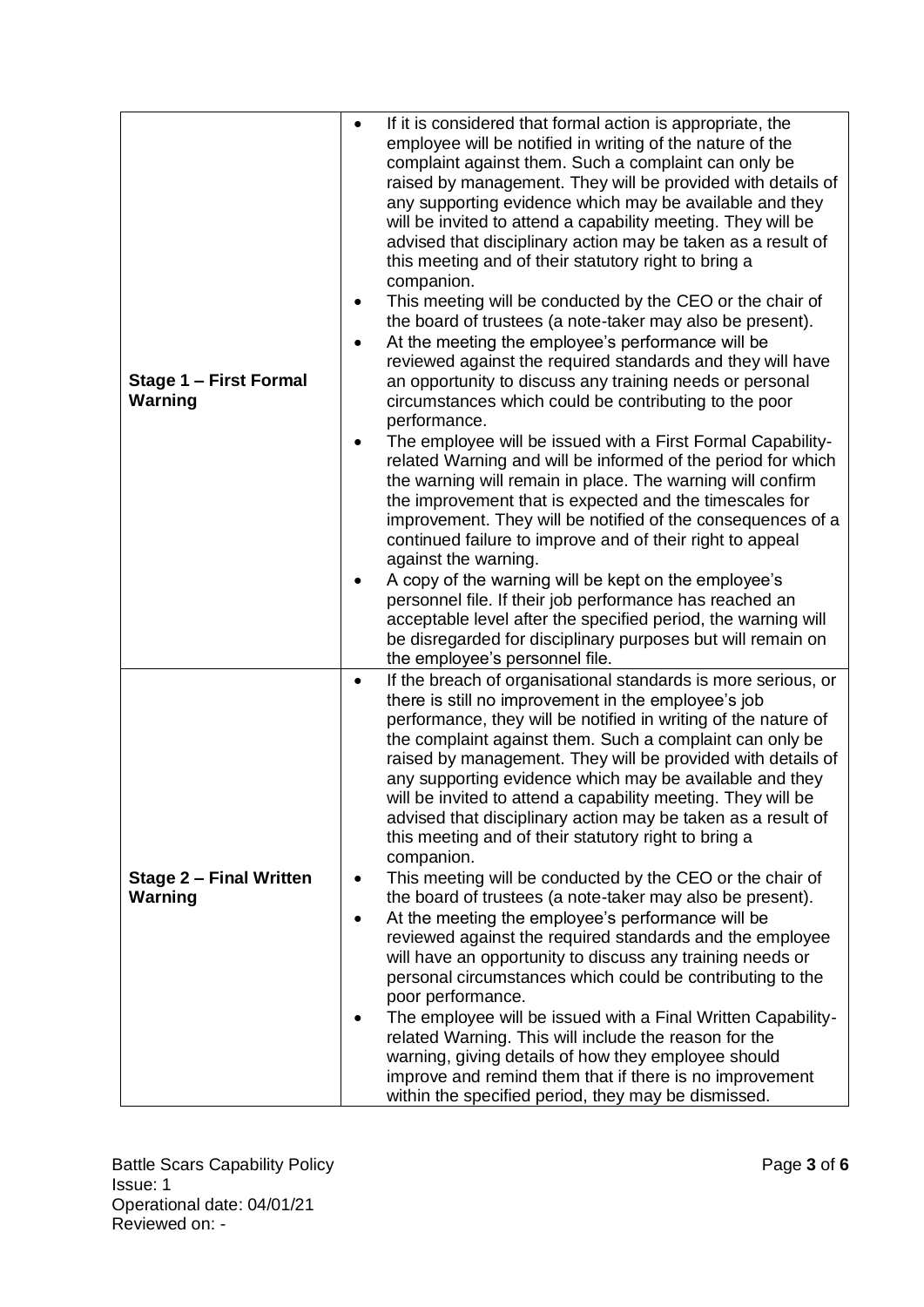|                            | $\bullet$                                | A copy of the warning will be kept on the employee's<br>personnel file. If their job performance has reached an<br>acceptable level after the specified period, the warning will<br>be disregarded for disciplinary purposes but will remain on<br>the employee's personnel file.                                                                                                                                                                                                                                                                                                                                                                                                                                                                                                                                                                                                                                                                                                                                                                                                                                                                                                                                                                                                                                                                                                                                                                                                                                                                                                                                                                                                                                                                                                                                                                                                                                                                                                                                                                                                                                                                 |
|----------------------------|------------------------------------------|---------------------------------------------------------------------------------------------------------------------------------------------------------------------------------------------------------------------------------------------------------------------------------------------------------------------------------------------------------------------------------------------------------------------------------------------------------------------------------------------------------------------------------------------------------------------------------------------------------------------------------------------------------------------------------------------------------------------------------------------------------------------------------------------------------------------------------------------------------------------------------------------------------------------------------------------------------------------------------------------------------------------------------------------------------------------------------------------------------------------------------------------------------------------------------------------------------------------------------------------------------------------------------------------------------------------------------------------------------------------------------------------------------------------------------------------------------------------------------------------------------------------------------------------------------------------------------------------------------------------------------------------------------------------------------------------------------------------------------------------------------------------------------------------------------------------------------------------------------------------------------------------------------------------------------------------------------------------------------------------------------------------------------------------------------------------------------------------------------------------------------------------------|
| State 3 - Dismissal        | $\bullet$<br>$\bullet$<br>٠<br>$\bullet$ | If the breach of organisational standards is very serious, or<br>there is still no improvement in the employee's job<br>performance, they will be invited to a capability meeting.<br>They will be informed in writing of the grounds for the<br>meeting and advised that this may result in dismissal. They<br>will be advised of their statutory right to bring a companion.<br>This meeting will be conducted by the CEO or the chair of<br>the board of trustees or another trustee who, wherever<br>possible will have had no other involvement in the case. A<br>note-taker may also be present. The employee's level of<br>performance against the agreed standards will be reviewed,<br>as well as the support which the organisation has given the<br>employee.<br>If, after careful consideration of all the facts, it is decided<br>that the employee is unable or unlikely to meet a<br>satisfactory standard of performance, or that the<br>consequences of their poor performance warrants<br>termination, dismissal notice will normally be applied.<br>Battle Scars may consider alternatives to dismissal, for<br>example transfer to another position which may be more<br>suitable to the employee's level of skill and ability. Such<br>considerations will be dependent on the circumstances and<br>the opportunities available. The employee's current level of<br>pay and benefits could be affected.<br>The employee will be informed in writing of the decision,<br>given details of the reason(s) for the dismissal or an offer of<br>suitable alternative employment, their termination date (if<br>relevant), the appropriate period of notice or amount of pay<br>in lieu of notice, their right of appeal and details of the<br>appeal process.<br>If they are dismissed under this policy, their employment will<br>terminate on the date specified in writing. Their employment<br>will not be suspended pending the outcome of any appeal<br>procedure. Should an appeal reverse the decision to<br>dismiss them, they will be reinstated with no break in<br>service and any monies owing to them will be paid. |
| <b>Appeal</b>              |                                          |                                                                                                                                                                                                                                                                                                                                                                                                                                                                                                                                                                                                                                                                                                                                                                                                                                                                                                                                                                                                                                                                                                                                                                                                                                                                                                                                                                                                                                                                                                                                                                                                                                                                                                                                                                                                                                                                                                                                                                                                                                                                                                                                                   |
| <b>Procedure to appeal</b> | $\bullet$                                | The employee can appeal against any level of warning or<br>against the decision to dismiss them or transfer them to<br>another position.<br>If the employee wishes to appeal, their appeal must be<br>made in writing within 5 working days of the decision being<br>communicated to them in writing and they should detail their<br>reason(s) for appealing against the organisation's decision.                                                                                                                                                                                                                                                                                                                                                                                                                                                                                                                                                                                                                                                                                                                                                                                                                                                                                                                                                                                                                                                                                                                                                                                                                                                                                                                                                                                                                                                                                                                                                                                                                                                                                                                                                 |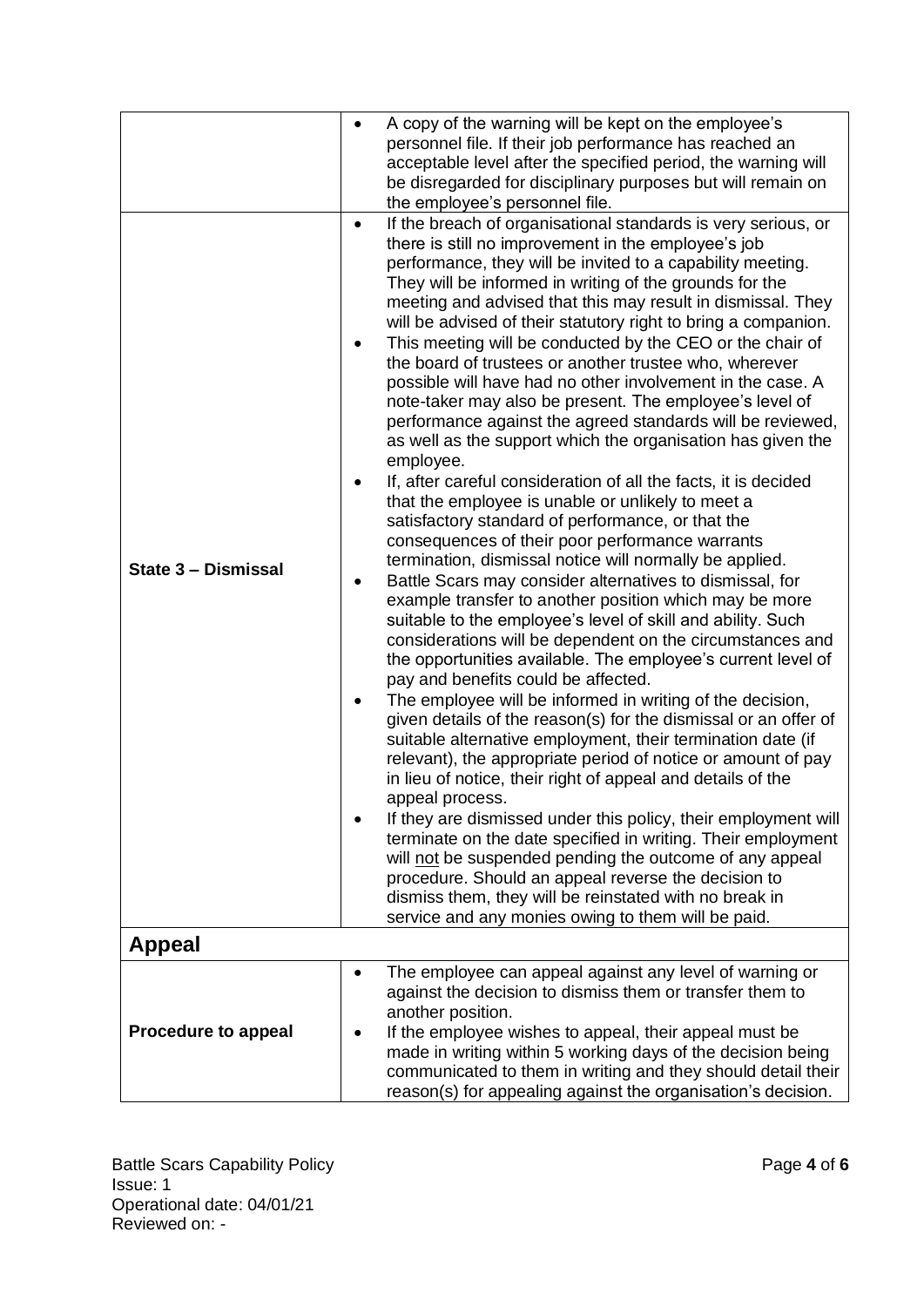|                       | The employee's appeal will be considered by a trustee who,<br>$\bullet$<br>when practicable, will not have had any previous<br>involvement in the case, within 10 working days of receiving<br>the employee's appeal.<br>If it anticipated that the appeal process will take longer than<br>٠<br>10 working days from receipt of the employee's appeal,<br>they will be informed of this and of the expected timescale.<br>The employee will be notified of their statutory right to bring<br>٠<br>a companion. If additional issues or new evidence arise<br>during this meeting, an adjournment may take place to<br>allow for these to be investigated.<br>After considering the employee's appeal, a decision may be<br>٠<br>taken to uphold the dismissal or other disciplinary action or<br>to overturn the organisation's earlier decision. The<br>employee will be informed of the outcome of the appeal and<br>the reason(s) for the decision in writing as soon as possible.<br>The decision which is reached is final. There is no further<br>right of appeal. |  |  |
|-----------------------|---------------------------------------------------------------------------------------------------------------------------------------------------------------------------------------------------------------------------------------------------------------------------------------------------------------------------------------------------------------------------------------------------------------------------------------------------------------------------------------------------------------------------------------------------------------------------------------------------------------------------------------------------------------------------------------------------------------------------------------------------------------------------------------------------------------------------------------------------------------------------------------------------------------------------------------------------------------------------------------------------------------------------------------------------------------------------|--|--|
| <b>Policy review</b>  |                                                                                                                                                                                                                                                                                                                                                                                                                                                                                                                                                                                                                                                                                                                                                                                                                                                                                                                                                                                                                                                                           |  |  |
| <b>Responsibility</b> | It is the responsibility of the CEO to review this policy unless the<br>task has been delegated to an appropriate volunteer or<br>employee before the policy review date.                                                                                                                                                                                                                                                                                                                                                                                                                                                                                                                                                                                                                                                                                                                                                                                                                                                                                                 |  |  |
| <b>Procedure</b>      | All volunteers and employees can have input in this policy's<br>review via their supervision.                                                                                                                                                                                                                                                                                                                                                                                                                                                                                                                                                                                                                                                                                                                                                                                                                                                                                                                                                                             |  |  |
| Timing                | The review must be completed within a month of the review<br>date.                                                                                                                                                                                                                                                                                                                                                                                                                                                                                                                                                                                                                                                                                                                                                                                                                                                                                                                                                                                                        |  |  |